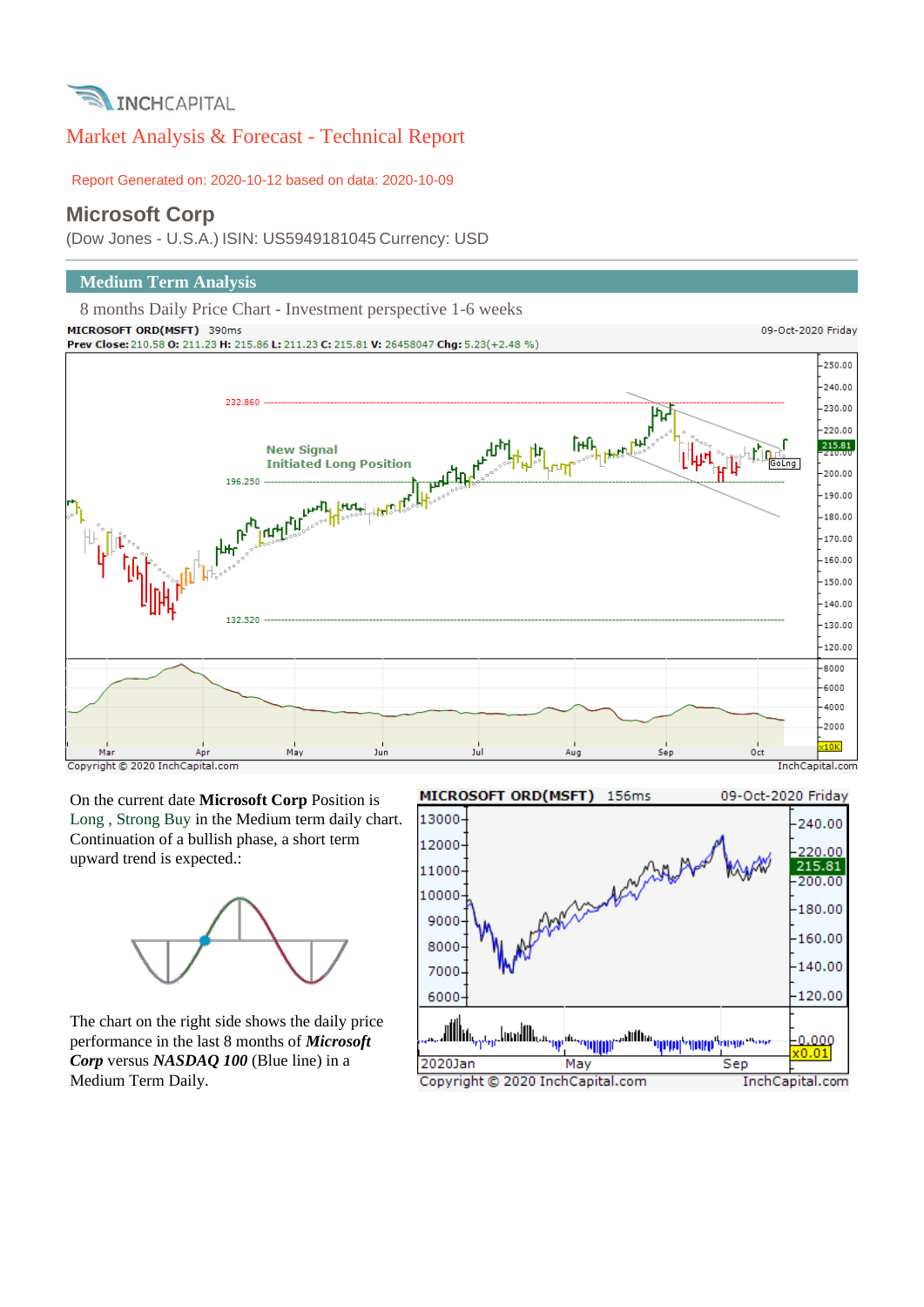## **Long Term Analysis**

#### 3.5 Years Weekly Price Chart - Investment perspective 1-6 Months MICROSOFT ORD(MSFT) 171ms

09-Oct-2020 Friday



On the current date **Microsoft Corp** Position is Long , Buy in the Long term weekly chart. Possible begin of a bearish phase only if a reversal happen.



The chart on the right side shows the performance of *Microsoft Corp* versus *NASDAQ 100* (Blue line) in a Long Term Weekly.



**Risks**

Asset *Volatility Risk* is Low and *Liquidity Risk* is Extremely Low :





Volatility Risk: Liquidity Risk: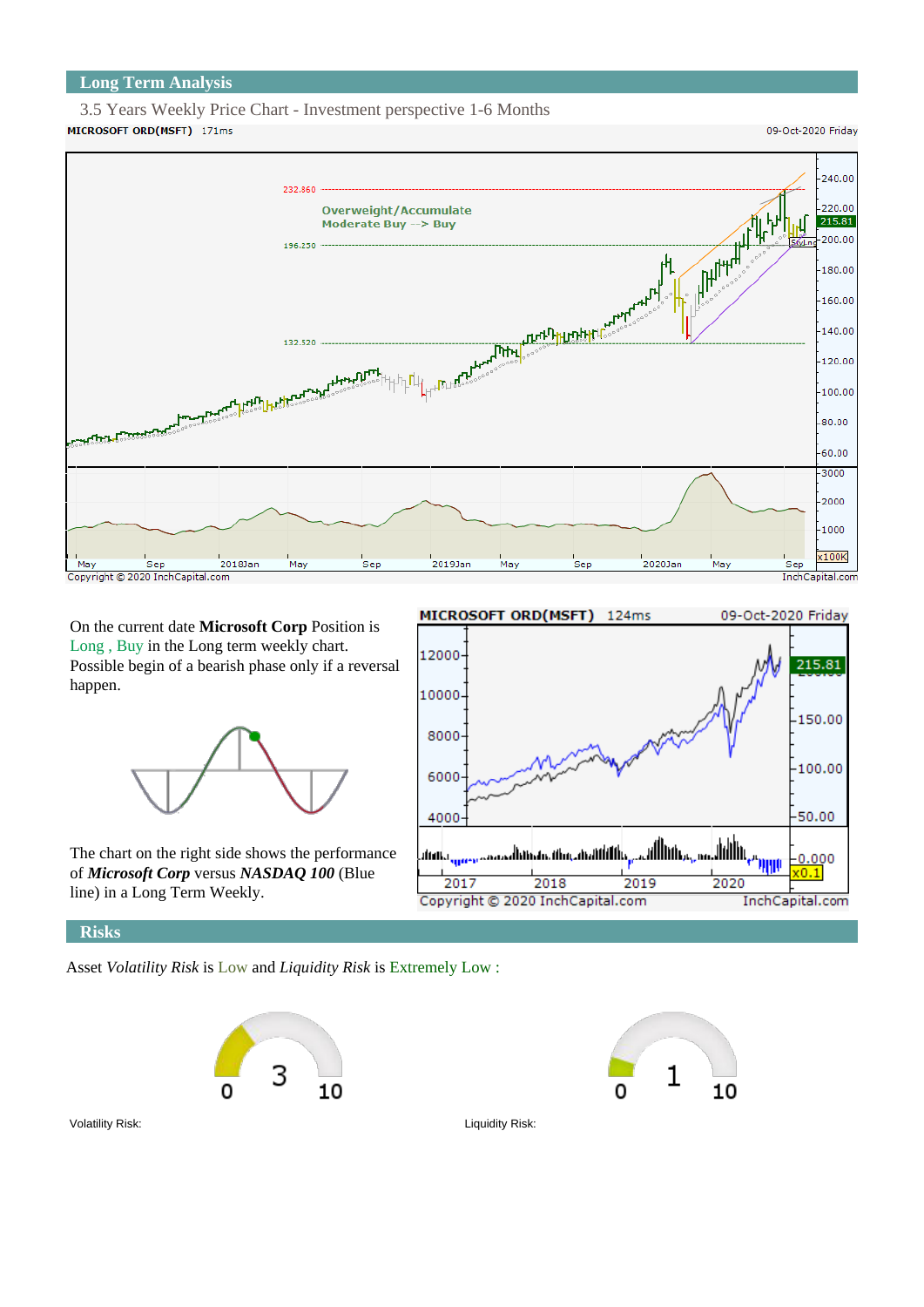## **Dow Jones Medium Term Alternatives**

Stocks with the same position of Microsoft Corp in the Dow Jones:

| Name                                        | <b>Volatility Risk</b> | <b>Liquidity Risk</b> |
|---------------------------------------------|------------------------|-----------------------|
| <b>Procter &amp; Gamble Co</b>              | Very Low               | Very Low              |
| <b>Wal Mart Stores Inc.</b>                 | Low                    | <b>Extremely Low</b>  |
| UnitedHealth Group Inc                      | Medium - Low           | Very Low              |
| <b>International Business Machines Corp</b> | Low                    | Very Low              |
|                                             |                        |                       |

For more information,comparison with other stocks and Microsoft Corp ranking in North America and all the world visit www.InchCapital.com

## **Report Reading Guide**

**Medium and Long Term Chart Analysis** "Updated on" or "Update" is the latest date and price considered for the analysis. Where recommendation are mentioned in the report. "Medium Term" denotes the medium-term trend (from three weeks to six months). "Long Term" shows the long-term trend (exceed six months). Rating: ok

**Positive outlook** (price likely to rise) are given by the green color of the price time series completed by the label on the last bar of the chart: GoLng=Go Long | StyLng=Stay Long | RevLng= Reverse From Short to Long. Long is synonymous with bullish expectations

**Neutral outlook** (no big price changes expected) are given by the gray color of the price time series completed by the label on the last bar of the chart: StyFlat = Stay Flat/Neutral | ExtLng=Exit Long | ExtSrt=Exit Short. Neutral is synonymous with sideband phase

**Negative outlook** (price likely to fall) are given by the red color of the price time series completed by the label on the last bar of the chart: GoShrt=Go Short | StyShrt=Stay Short | RevShrt= Reverse From Long to Short. Short is synonymous with bearish expectations

**The horizontal red and green lines** in the chart indicate support levels (green) and resistance levels (red). Orange and Violet Lines in the chart indicate dynamic support and resistance. Parallel Gray Lines show the most probable underlying price trend regression channel.

**Trend Stage** show the classifies the stock trend into phases: | begin | developing | end | of the bullish move and | begin | developing | end | of the bearish price move.

**Volatility risk** shows the risk related to the normal price movements. If the volatility risk is high, you know that the stock has large daily and weekly movements. By holding such stocks, the value may fluctuate a lot in the short term and medium term. Stock markets are volatile and can decline significantly in response to adverse issuer, political, regulatory, market, economic or other developments.

**Liquidity risk** highlights how easy is executing a trade. If the liquidity risk is high, buying or selling such a stock, the value of your investment can fluctuate quite a lot especially if you are buying a large quantity, or are in a hurry to buy or sell.